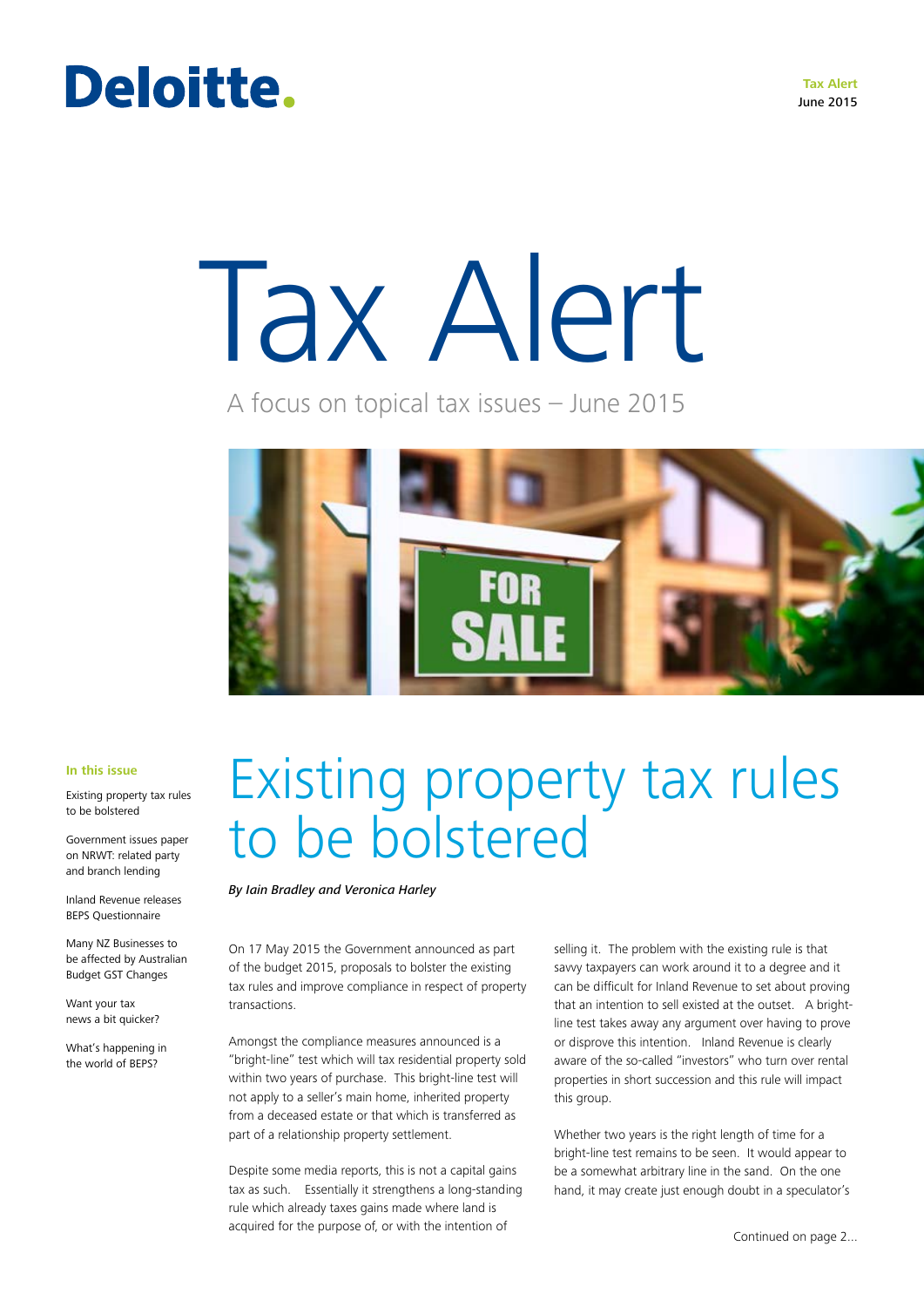

Iain Bradley Partner +64 (0) 9 303 0905 ibradley@deloitte.co.nz



Veronica Harley Associate Director +64 (0) 9 303 0968 vharley@deloitte.co.nz

mind at the time of purchase about what the state of the market will be in two years' time – albeit that a taxed profit is better than no profit at all. For those that argue it is not long enough, there is always the existing rule for Inland Revenue to fall back on in any event. If a pattern of buying and selling properties "around the two year mark" emerges, Inland Revenue may view this as supporting an argument that there was always an intention to sell at the outset. On the other hand, any bright-line test at all could have a detrimental effect for those seeking to purchase homes and result in housing stock being tied up longer as investors hold onto residential property for at least two years.

We still need the finer details of these measures. An issues paper will be released in July 2015 for consultation with the final measures being introduced in a tax bill scheduled for late August 2015. The bright-line test will apply to properties bought on or after 1 October 2015 with any profits being taxed at the marginal income tax rate of the seller.

A number of other property compliance measures were also announced at the same time which target nonresident buyers and sellers of property.

- All non-residents and New Zealanders buying and selling any property other than their main home, will need to provide a New Zealand IRD number as part of the usual land transfer process with Land Information New Zealand.
- All non-resident buyers and sellers must provide their tax identification number from their home country, along with current identification, such as a passport.



- To ensure that there is compliance with anti-money laundering rules, all non-residents purchasing New Zealand property must have a New Zealand bank account before they can get a New Zealand IRD number.
- The Government will also investigate a withholding tax for non-residents selling residential property. Indications are that such a withholding tax will be automatically withheld on such transactions which will then require the non-resident to apply for a refund from Inland Revenue to the extent applicable. This in turn raises interesting issues about which intermediary will be required to withhold such a tax from the sales proceeds and the compliance costs of doing so (i.e. would this be the bank or lawyer responsible for withholding the tax and passing it to Inland Revenue?) Officials will consult further about this with the withholding tax to be introduced mid 2016.

These compliance measures look like a sensible step in seeking to ensure property investors, whether they are non-residents or New Zealand residents, pay their fair share of tax in relation to property sales. It will also help to identify the true overseas buyers and sellers of property and ensure tax can be collected at source more easily from those non-residents, particularly those subject to the two year bright-line test that might otherwise escape the New Zealand tax net.

The measures may also act as a deterrent for some property investors speculating in the New Zealand property market. Those that buy and sell quickly in the hopes of making a tax free gain may now be more cautious about doing this or at least how much they are prepared to pay for a property, which in turn may just free up some housing stock for other buyers looking for a place to set down roots and call home.

For more information, please contact your usual Deloitte advisor.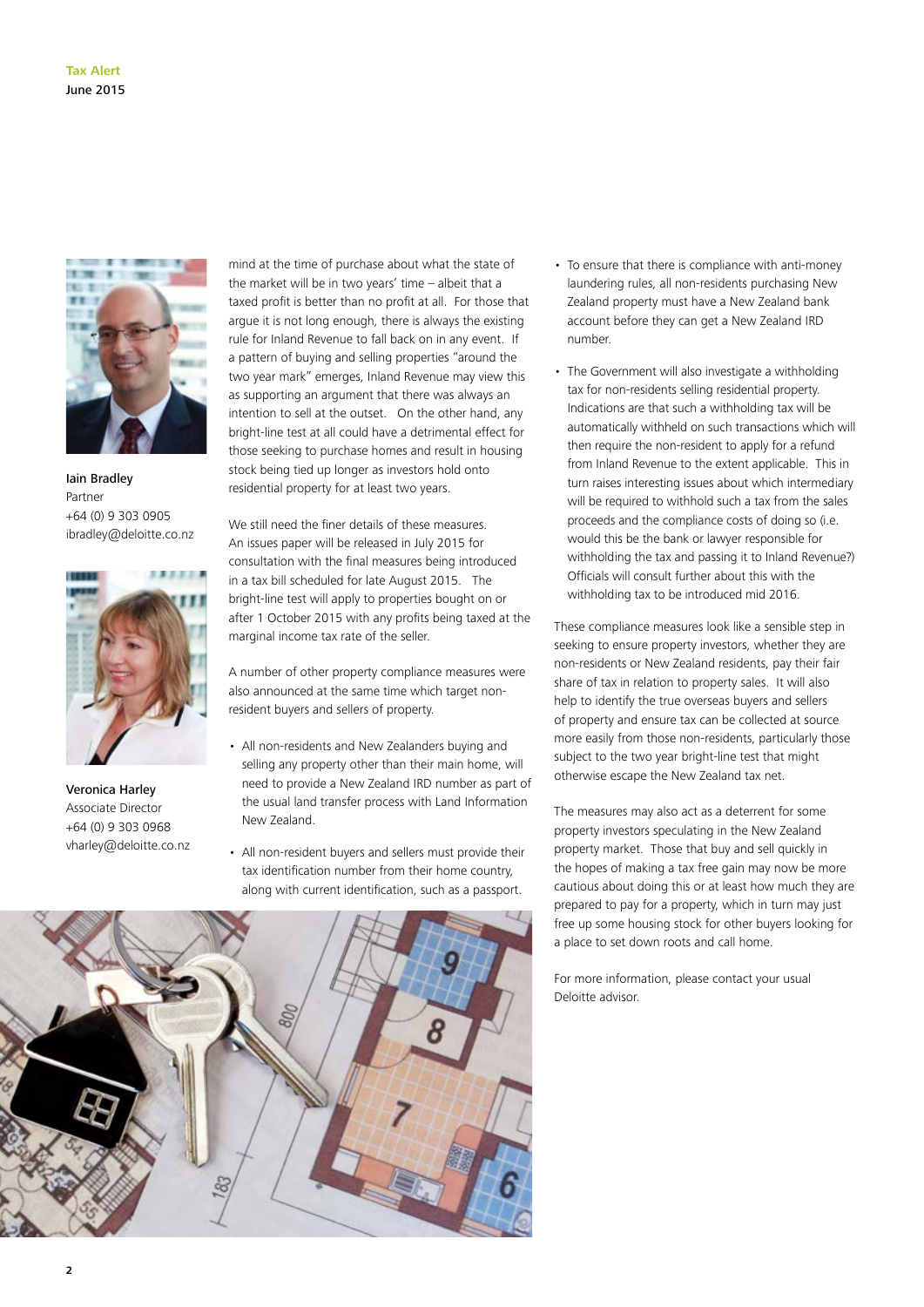# Government issues paper on NRWT: related party and branch lending

#### *By Bruce Wallace and Patrick McCalman*

On 7 May 2015, the Government issued an Officials' issues paper "NRWT: related party and branch lending". Interest, dividends and royalties sourced in New Zealand and paid to non-residents (known as non-resident passive income or NRPI) is subject to non-resident withholding tax (NRWT).

This issues paper is focussed on strengthening the NRWT rules in relation to interest arising on related party debt and it also proposes material changes to the application of the Approved Issuer Levy (AIL) regime.

NRWT is levied on interest at the rate of 15% but is generally reduced to 10% when a double tax agreement is applied. Officials consider that the NRWT rules sometimes have limited application due to the wide variety of transactions available to prevent or delay the payment of interest with a New Zealand source. In certain cases, where interest is paid to a non-associated non-resident lender, NRWT is payable at a rate of 0% and instead the approved issuer pays a levy which is calculated at a rate of 2% on the interest paid.

While this issue is a New Zealand domestic law issue, it has been included as an item under the base erosion and profit shifting (BEPS) project in the Government's Work Programme as the primary focus is on the appropriate taxation of income derived by non-residents from New Zealand. The Minister of Revenue Todd McClay states "Acting to remedy this deficiency in our tax laws is part of New Zealand's response to the issue of multinational tax avoidance".

As a starting point, the proposals are extremely widereaching. It will be important for all arrangements to be tested under these proposals in order to identify any cases where the scope should be narrowed and unintended consequences addressed.

The proposals can be grouped in the following three categories:

#### **Preventing arbitrage of NRWT rules with financial arrangement rules**

Essentially under current law, NRWT is not payable to Inland Revenue until the income on which it is payable is distributed, credited or dealt with on the non-resident lender's behalf. However, from the New Zealand borrower's perspective, the financial arrangement rules apply to determine the income or expenditure and timing of any interest deductions (typically on an accrual basis). This potential mismatch of the tax rules can mean a deduction can be claimed by the New Zealand borrower under the financial arrangement rules, while the NRWT liability may be deferred. It may also result in amounts that are essentially interest not being subject to NRWT.

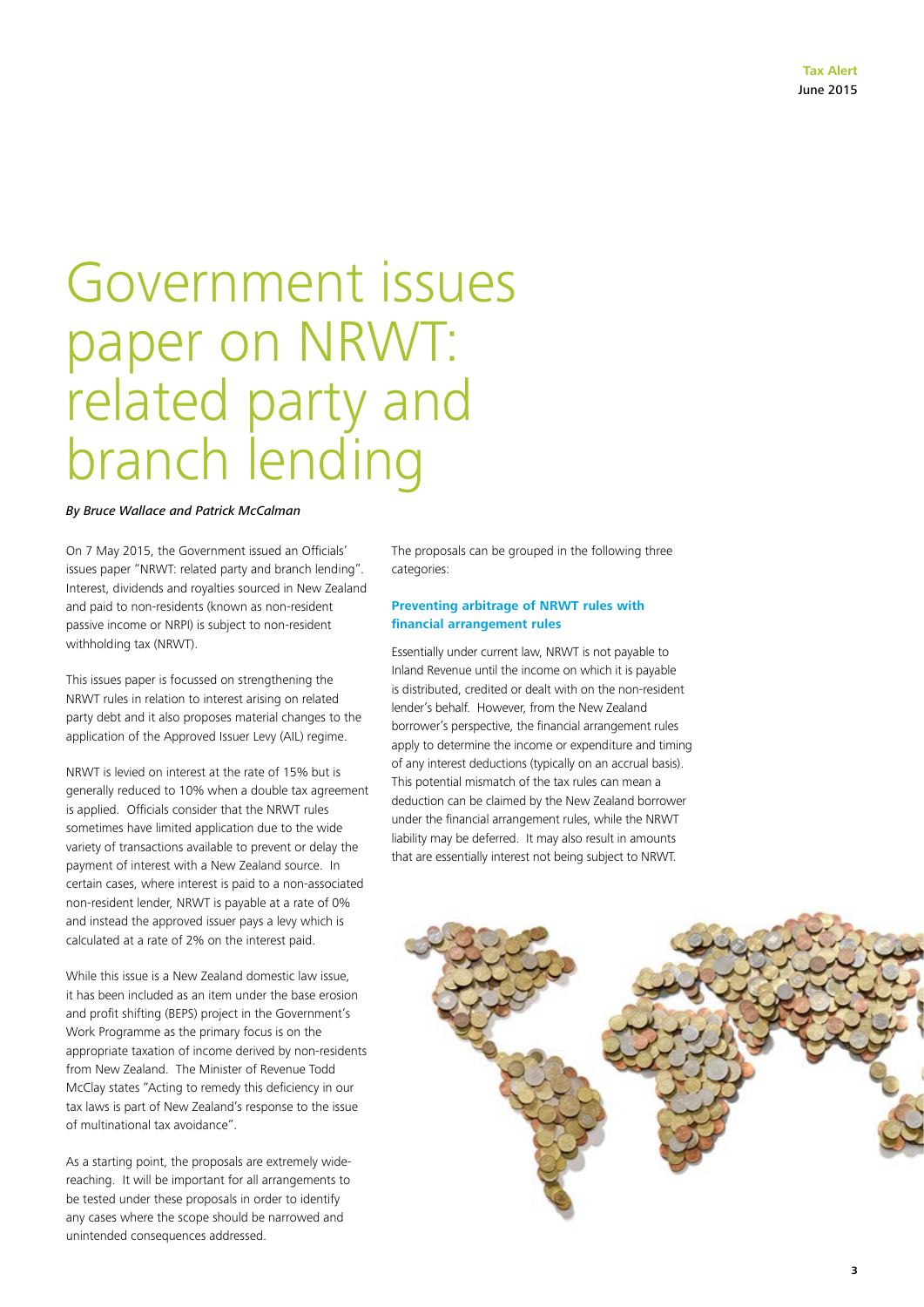

**Bruce Wallace** Partner +64 (0) 9 303 0724 brwallace@deloitte.co.nz



**Patrick McCalman** Partner +64 (0) 4 495 3918 pmccalman@deloitte.co.nz

The Government has decided that this is not the correct policy outcome. The paper has three suggestions for addressing this mis-match and shoring up the tax base. These changes will only apply to certain arrangements between associated persons. These are to:

- Broaden the kind of arrangements that give rise to NRPI by amending the definition of "money lent" for the purposes of the NRWT rules so that there is better alignment between NRPI and financial arrangement expenditure
- Widen the definition of "interest" to bring the rules for determining the amount of NRPI more into line with the financial arrangement rules
- In certain cases, impose NRWT annually on an amount equal to the financial arrangement income that would have arisen if it were subject to the financial arrangement rules. That is, imposing NRWT on accruing income calculated according to a YTM or expected value method, rather than on payments made where there is a more than immaterial element of deferral. The detail behind this is quite complicated.

#### **Preventing associated persons accessing the AIL rules**

The effect of NRWT on the cost of capital for New Zealand borrowers was recognised back in 1991 when the AIL regime was introduced. Under this regime, a person to whom money is lent, may elect to pay AIL in relation to a security for the purposes of the NRWT rules. AIL can only be used where the borrower is not associated with the lender. The reason for this restriction is that related-party lending can be a substitute for equity from a parent and be used to increase interest deductions thereby reducing the taxable profit that would arise if the parent invested with equity. AIL at 2% on related party interest would be inappropriately low when that interest deduction reduced the New Zealand borrower's taxable income, which is generally subject to a 28% or higher income tax rate. Officials consider that the current restrictions which prevent related parties from accessing the AIL regime are not robust enough and can be easily structured around. Therefore the following changes are proposed:

- That NRWT be paid (rather than AIL) on back-to-back loans and other forms of indirect funding
- That NRWT be paid (rather than AIL) in situations where interest is paid to a non-resident who is not

associated with the borrower but is part of a group of persons (including non-residents and New Zealand residents) who are acting together and would be associated with the borrower if they were a single entity. This would significantly expand the associated person acting together concept for AIL purposes.

• That AIL be limited to loans where it is expected that more than 75% of the total borrowings will be from a financial institution in the business of lending money to the public or raised from a group of 10 or more associated persons. This test will not apply to a borrower who is a financial institution in the business of lending money to the public.

#### **Restricting the branch exemption**

Currently there are exemptions from NRPI for interest payments that are made by foreign branches of New Zealand companies or that are made to foreign companies with New Zealand branches. These exemptions mean that certain interest payments are not currently taxed. Officials now suggest this is not consistent with the policy intent. The proposals therefore include:

- Limiting the existing offshore branch exemption so that interest paid by the offshore branch of a New Zealand resident is subject to NRWT or AIL to the extent that the interest is paid on money which is lent to a New Zealand resident
- Limiting the existing onshore branch exemption from NRWT so that it applies only to interest that is received by a non-resident in connection with a business carried on through a fixed establishment in New Zealand. Where a non-resident operates a New Zealand branch, New Zealand-sourced interest income not connected with their New Zealand branch would be non-resident passive income (NRPI), subject to NRWT or AIL
- Extending the AIL regime to allow members of New Zealand banking groups to access the AIL rules on interest payments to their non-resident associates. The reasoning in the paper notes "this recognises that the owners of New Zealand banks are themselves margin lenders, whose funding in the main is sourced from unrelated lenders. The tax system would be improved by providing them with a transparent way to borrow from offshore with an appropriate level of tax, rather than leaving them to rely on the offshore and onshore branch exemptions, neither of which has a policy which supports its use in this context".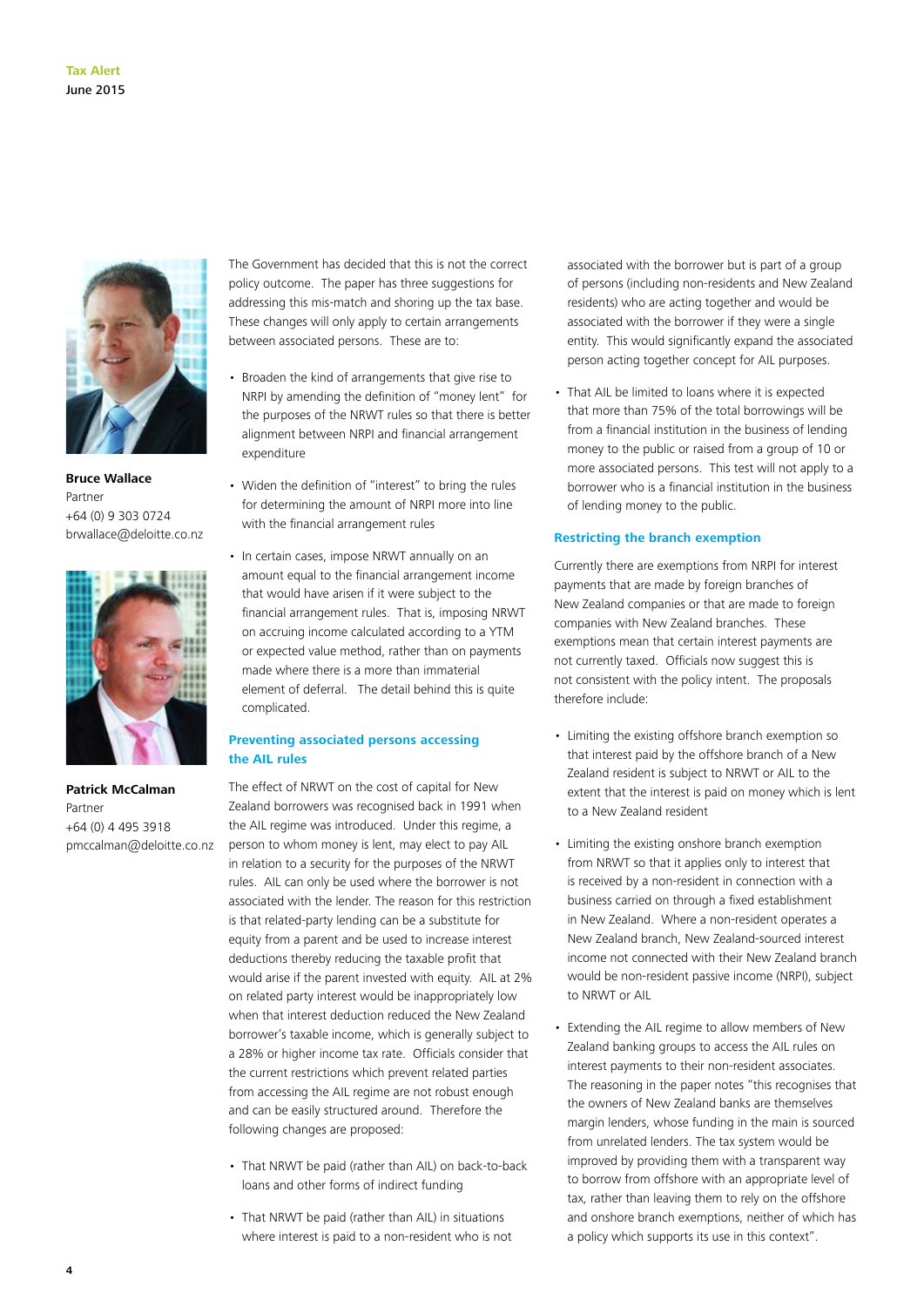

#### **Comment**

The reforms proposed will increase the amount of tax that is imposed on borrowing by New Zealand residents from non-residents. They will also have an impact on non-resident direct investment in New Zealand. It will be very important for parties impacted by these changes to engage in the consultation process. This includes both non-resident lenders and New Zealand borrowers.

The issue with taxing cross border lending is whether the non-resident is able to claim a credit in their home jurisdiction for the tax imposed. If not, then that tax cost is likely to be priced into the interest rate they charge and effectively borne by the New Zealand borrower. Given the potential negative effect this could have on New Zealand's economic growth and international competitiveness we would expect that Officials have undertaken appropriate analysis to ensure that these proposals will not have a negative impact on the cost of funding to New Zealand businesses or the level of foreign investment in New Zealand.

These changes represent a radical shift in New Zealand's long standing international tax policy settings which have been in place since at least the 1990s. Inland Revenue is intimately familiar with the outcomes which to date have been blessed from a policy and operational viewpoint. The current rules allow access to international finance markets without an additional tax cost for New Zealand borrowers. It is quite possible that an additional AIL cost will at least in part be passed on to New Zealand borrowers.

The proposals seemingly run contrary to the changes in 2011 which provided limited exemptions from AIL for listed New Zealand dollar bonds. The 2011 changes had their origin in the Capital Markets Task Force which recognised the barrier that AIL imposed on accessing international financial markets. These proposals run contrary to that recognition and essentially seek to go further and limit the access to the AIL regime other than in the context of the banking sector.

In imposing a tax (albeit in some cases a 2% levy), New Zealand is out of step with a number of its trading partners (e.g. Australia, UK and the US) who provide various exemptions from withholding tax in similar circumstances to ensure that tax does not act as a barrier/cost to capital flows.

The proposals are to be introduced in a tax bill scheduled for late 2015. The reforms will generally apply to financial arrangements entered into on or after enactment of the legislation (in the second half of 2016). For financial arrangements entered into before enactment, taxpayers will be required to apply the new rules for the income years following enactment.

Submissions close on 16 June 2015. For more information about these measures, please contact your usual Deloitte tax advisor.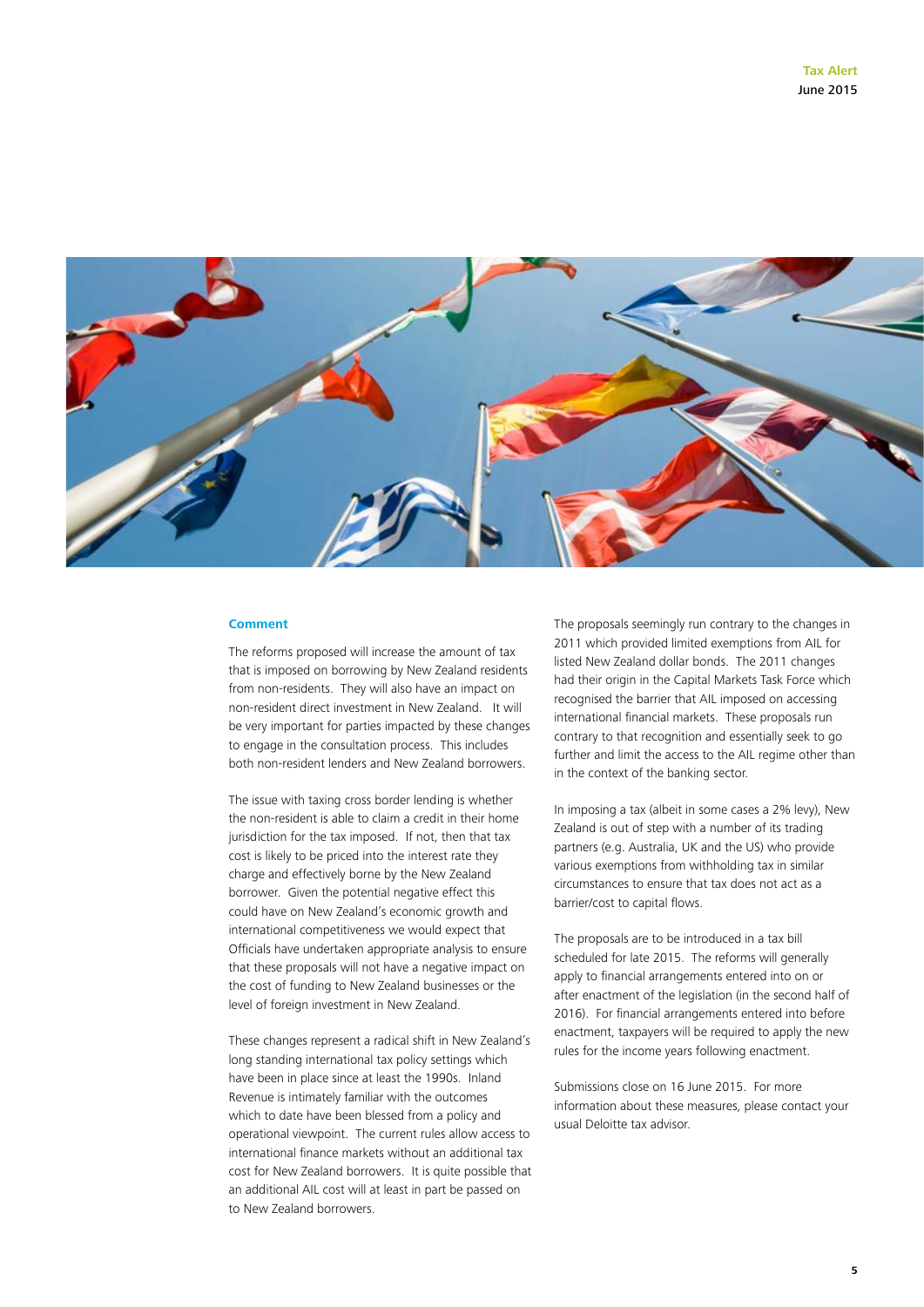# Inland Revenue releases BEPS Questionnaire

Inland Revenue has commenced sending out an **[International Questionnaire](http://www.ird.govt.nz/resources/4/6/46ad1896-cc72-4e25-ab51-1f29efecda57/beps-questionnaire.pdf)** to foreign-owned compliance-managed taxpayers and to foreign-owned taxpayers in the Basic Compliance Package process (apart from banks and insurers). The questionnaire is designed to collect key information about financing/ debt and transfer pricing issues for non-resident owned groups of companies operating in New Zealand. This information is sought to assist Inland Revenue with measuring the impact of Base Erosion and Profit Shifting (BEPS) on New Zealand.

The questionnaire will further enhance Inland Revenue's risk assessment processes and will be in addition to

the current Basic Compliance Package and Compliance Management process. It will feed into key policy decisions in order to keep New Zealand informed as countries move towards implementing measures arising from the BEPS Action Plan.

In the longer term, Officials have advised that targeted electronic disclosures will be considered as part of the larger Business Transformation programme currently being undertaken by Inland Revenue.

For more information about the questionnaire, please contact your usual Deloitte advisor.

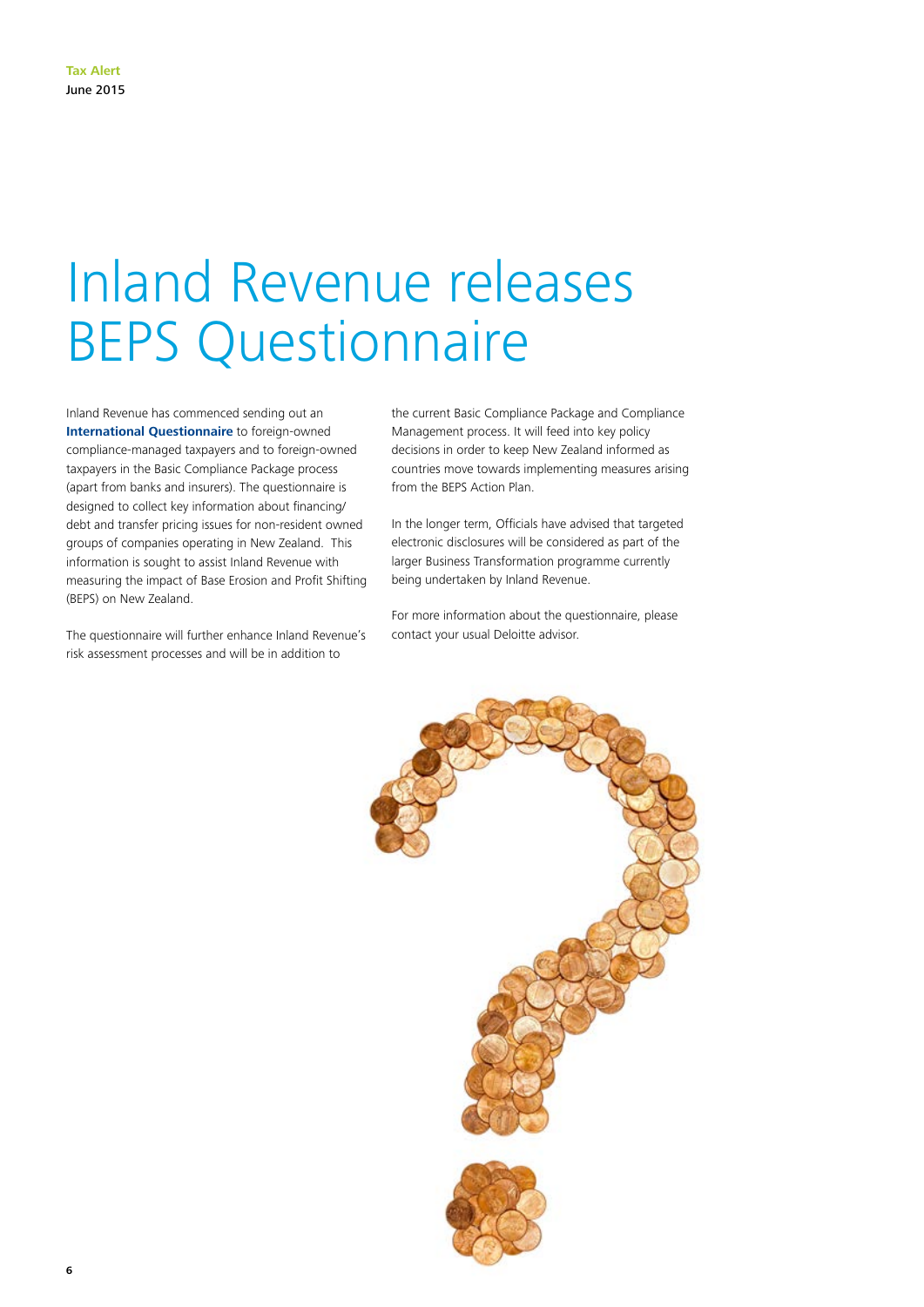# Many NZ Businesses to be affected by Australian Budget GST Changes

*By Hana Straight and Sam Hornbrook*

If a business makes supplies of services to Australian consumers, the new rules announced in the Australian budget are likely to have an effect.

Australia has recently announced the introduction of the 'Netflix' tax which applies Australian GST to supplies of all services, not just digital services, provided to Australian residents who are not registered (or required to be registered) for GST.

The new rules will apply from 1 July 2017 and will require a business to track who supplies are being made to. If supplies are being made to Australian consumers, an Australian GST registration requirement may arise (the level of the registration threshold is still to be confirmed). Australian GST at 10% would then need to be returned on the supplies.

Given that the GST component will be unrecoverable to the recipient, affected New Zealand businesses will need to consider whether to increase their prices by 10% or shoulder the burden of the GST component themselves, as well as the increased compliance costs.

Consultation is now open on the changes and closes on 7 July 2015.

Given the wide reaching nature of the changes, we encourage all New Zealand businesses to consider the effect and potential obligations that may be created.

If you would like to discuss the changes, please contact your Deloitte advisor.

Further information can be found **[here](http://www.taxathand.com/article/Australia/2015/2015-16-Federal-Budget-insights-GST-on-intangible-imports)**.



Hana Straight Senior Consultant +64 (0) 4 470 3859 hastraight@deloitte.co.nz



Sam Hornbrook Manager +64 (0) 9 303 0974 sahornbrook@deloitte.co.nz

**7**